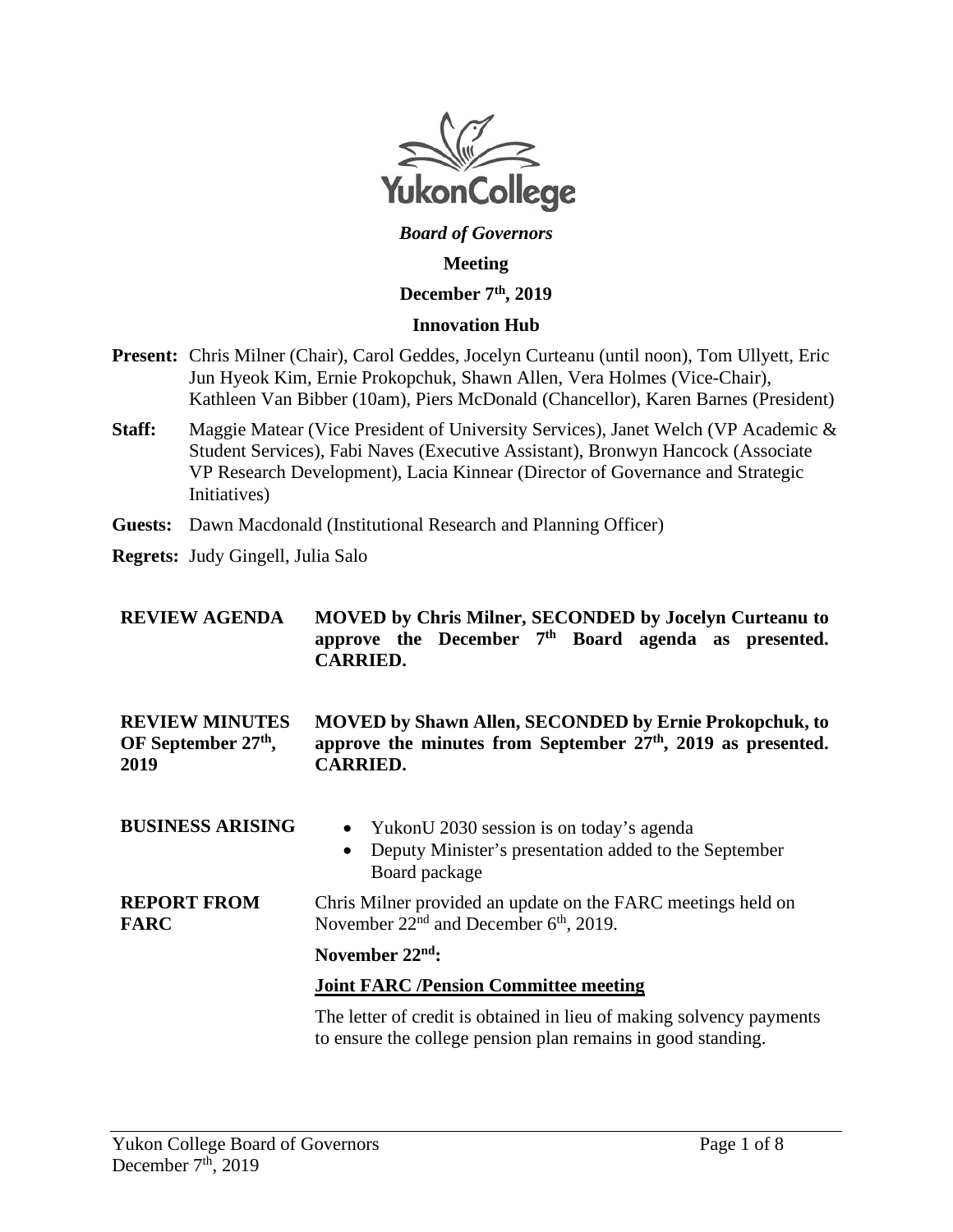Vice-President of University Services provided an update on the pension committee meetings, which occurred jointly with the Yukon Hospital Corporation.

### Next Steps:

- o Develop a YC/YHC joint communications plan to ensure that messages to pension plan members are consistent and timely.
- o Review the responses to some detailed questions about merger implementation that KPMG is currently working on.
- o Develop a YC/YHC joint position paper for Yukon Government on the proposed merger, outlining the advantages, challenges and non-negotiable issues associated with a NEBS merger.

#### Investment report

Investment Managers from Leith Wheeler were at the November joint Finance, Audit and Risk Committee and Pension Committee meeting to present the investment management report.

#### Reviewed Pension plan SIPP

Stuart Morgan, Alyssa Hariton, and Karl Chia from Morneau Shepell attended the November FARC meeting to speak about the Statement of Investment Policies and Procedures (SIPP) which is reviewed annually. No major changes were proposed to the SIPP this year.

• Morneau Shepell recommended the addition of a new section on 'Environmental, Social and Governance' considerations, to keep up with the institution's values

#### **MOVED by Chris Milner, SECONDED by Carol Geddes that the Board of Governors approves the Statement of Investment Policies and Procedures as presented. CARRIED.**

#### Investment Performance Review

Morneau Shepell representatives presented the annual investment performance review for the pension plan. There is a concern with the pending retirement of the head of Canadian Equities division, which Morneau Shepell is monitoring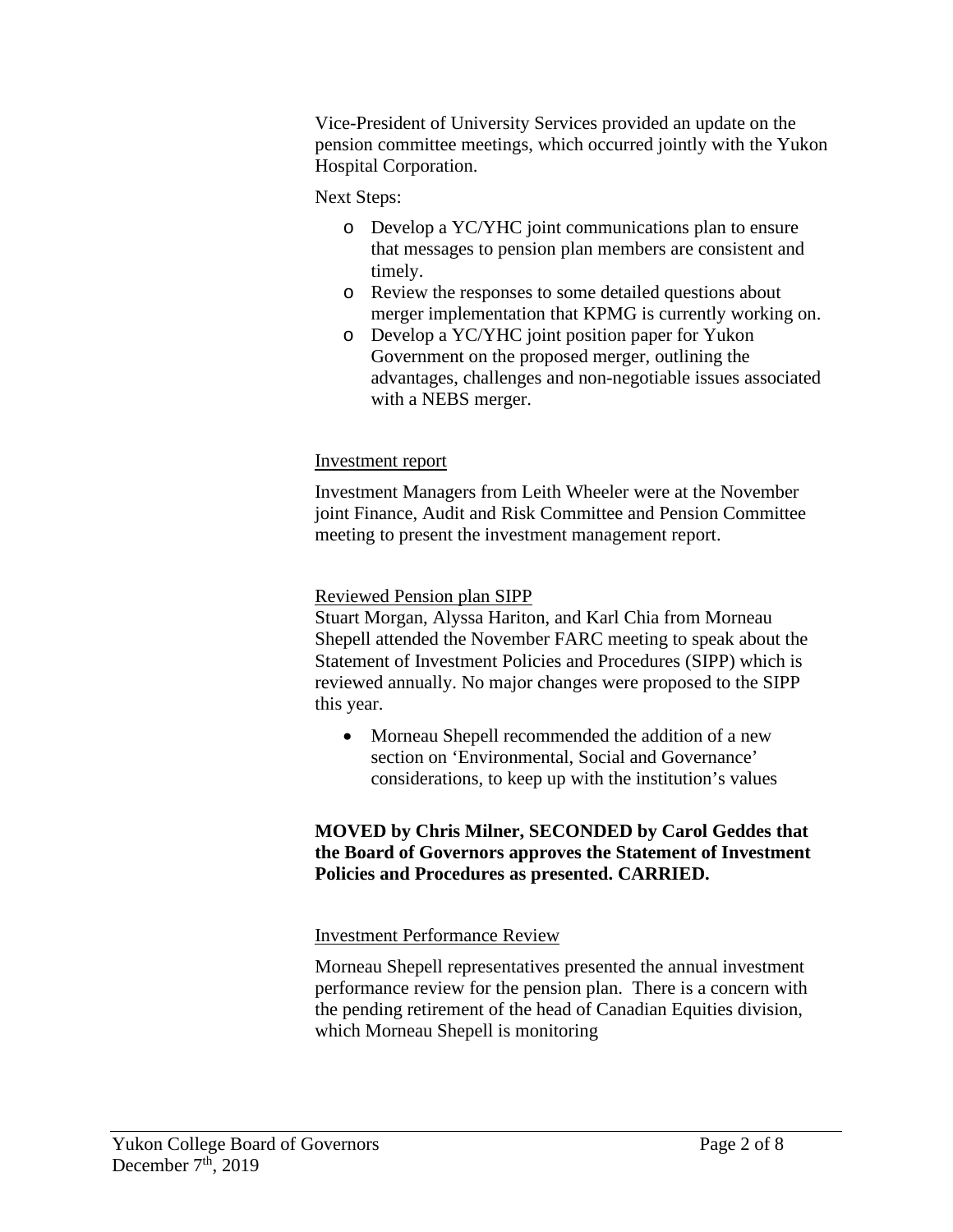#### Review pension plan actuarial valuation

Actuaries from Morneau Shepell presented the draft actuarial valuation preliminary results report and assumptions for the pension plan for 2018-19. There is a going concern surplus of \$19.6M and the plan is healthy. FARC approved the pension plan actuarial assumptions and the draft actuarial preliminary report.

#### Review of audited pension financial statements

Auditor Erik Hoenisch from Crowe Mackay attended the November FARC meeting to present the draft pension audited financial statements for 2018-19 . FARC approved the pension audited financial statements for the year ended June 30, 2019.

#### Review performance and contracts for actuary, pension plan auditor, investment manager, and trustee

Finance, Audit and Risk Committee, and the Pension Committee reviewed the performance of the service providers for the pension plan: actuary - Morneau Shepell, the investment manager - Leith Wheeler, the trustee - RBC Investor Trust Services and the auditor - Crowe Mackay.

It was recommended that a more thorough review of the investment manager be conducted in the new year.

Action: VP of University Services to arrange for further conversation with Actuary and Investment manager on performance review.

### Review of pension plan letter of credit

The cumulative amount of the letter of credit will now be \$19,415,635. The letter of credit cannot exceed 15% of solvency liabilities, which would be \$21,255,000.

The bank requires a motion from the board for the letter of credit to be issued up to \$19,415,635 which would be the amount based on current required solvency payments.

**MOVED by Chris Milner SECONDED by Jocelyn Curteanu that the Board of Governors authorize the College to obtain letters of credit up to \$21,255,480 which is the amount required up to October 31, 2021. CARRIED.**

Tuition and Ancillary Fees 2020/21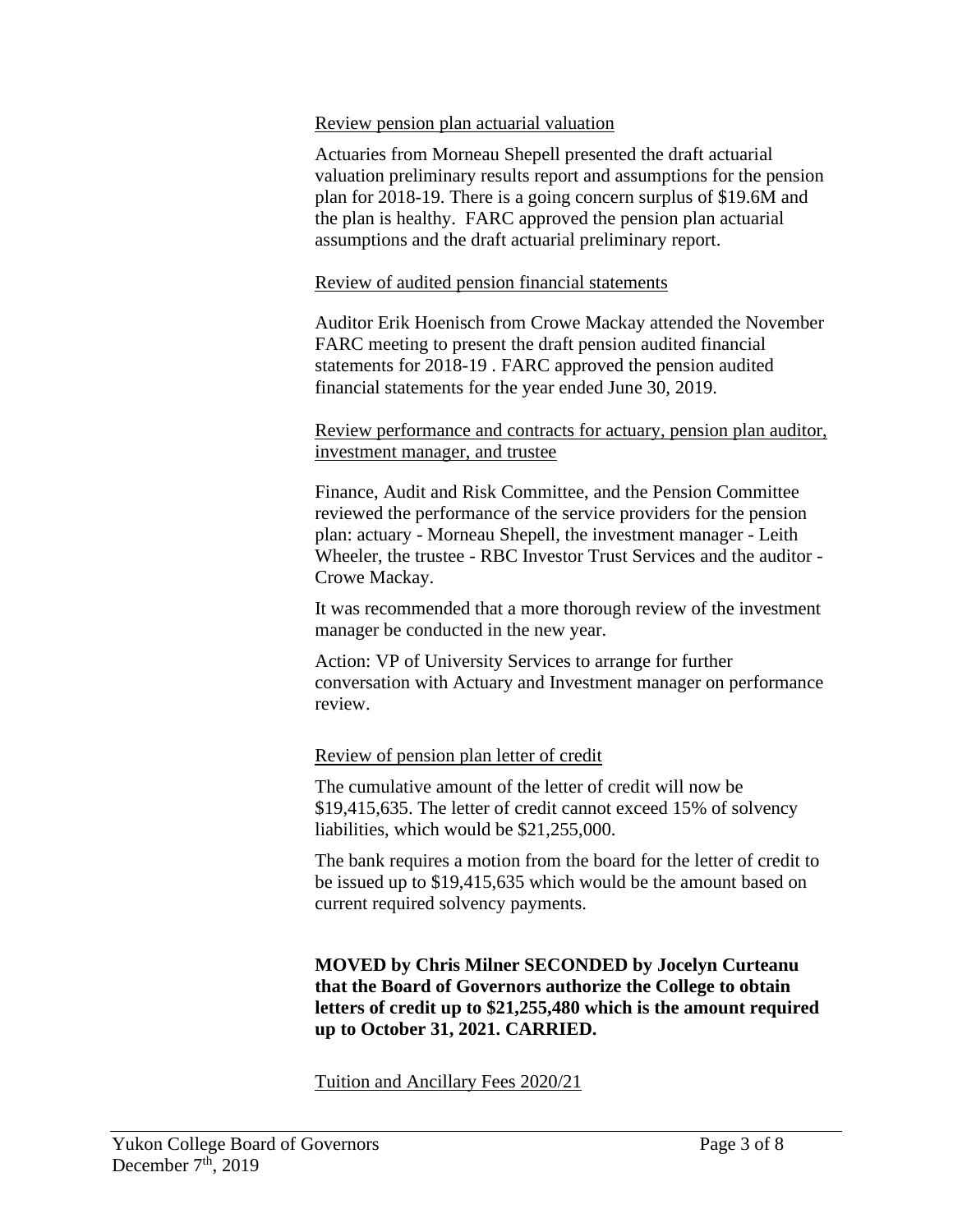Yukon College tuition and ancillary fees are to be set every fall for the following academic year as per Board policy #15, whereby tuition fees should not exceed the top of the bottom third of comparable institutions in western and/or northern Canada.

### **MOVED by Chris Milner, SECONDED by Vera Holmes that the Board of Governors approve 2020-21 tuition fees as:**

### **Certificate and Diploma Programs**

• **Increase average tuition by 2.85%, which amounts to \$4061/year,** 

# **Degree Programs [in which YC controls tuition]**

• **Increase tuition by 4.41% bringing our average tuition to a total of \$4,632/year,** 

# **CARRIED.**

### Science Building update

Vice-President University Services provided a brief update on science building project.

*Kathleen Van Bibber joined the Board meeting at 10am.*

# **December 6th Finance, Audit and Risk Committee meeting:**

### Review audit 2019/20 financial statements and report

Office of the Auditor General joined the December 6<sup>th</sup> FARC meeting via teleconference to review the audit results. No major concerns were brought up. The audit shows an operational surplus of \$77,094 before accounting adjustments.

**MOVED by Chris Milner, SECONDED by Shawn Allen that the Board of Governors approves the audited financial statements for the year ended June 30, 2019 as presented, subjected to minor audit adjustments, and authorizes the Chair and one other Board member to sign the Statement of Financial Position on behalf of the Board. CARRIED.**

Review draft Yukon College Annual Report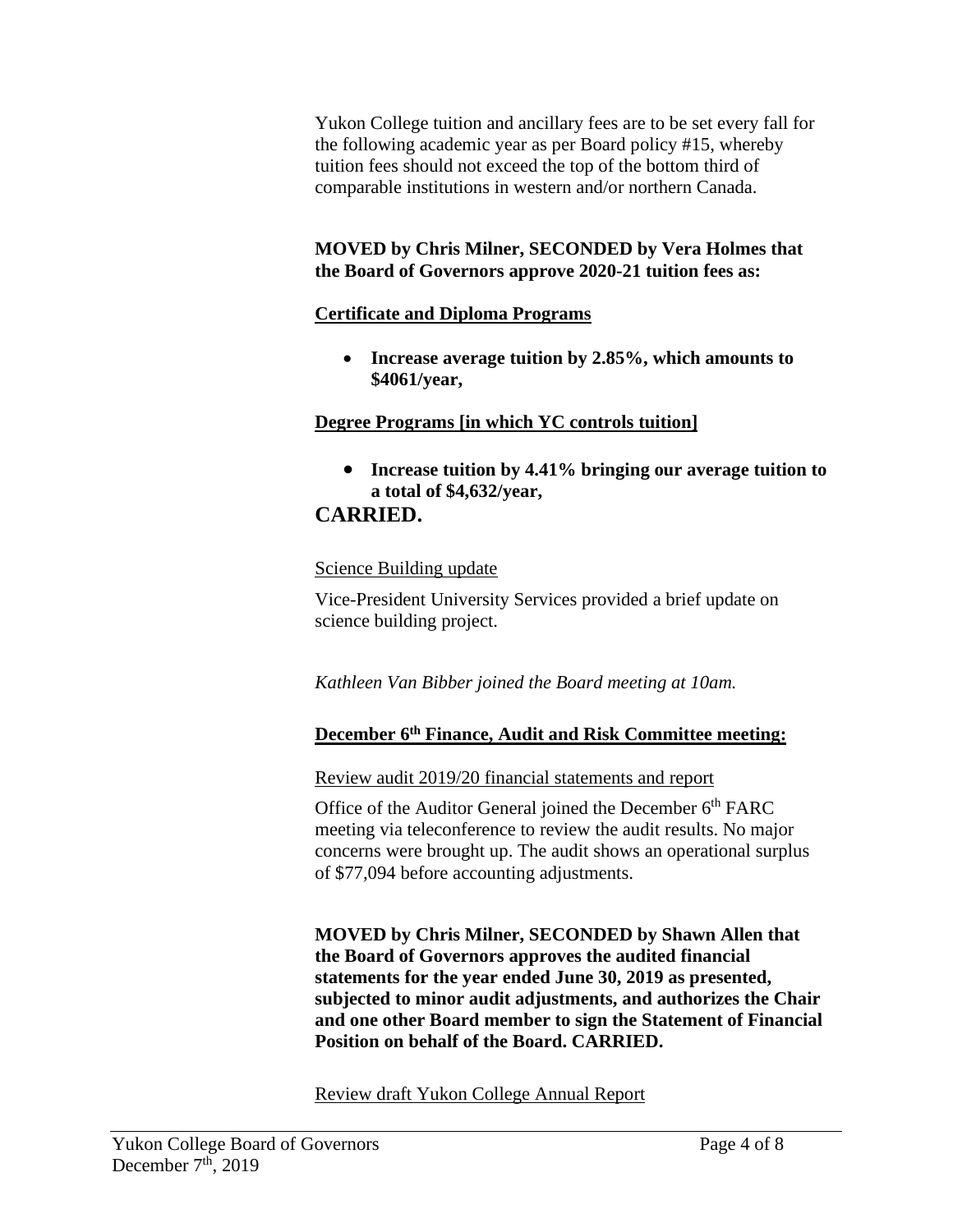|                                                                            | The draft Annual Report 2018/19 was included in the December<br>FARC package for review.<br><b>MOVED</b> by Chris Milner SECONDED by Vera Holmes that the<br>Board of Governors approves the draft Yukon College Annual<br>Report as presented. CARRIED. |
|----------------------------------------------------------------------------|----------------------------------------------------------------------------------------------------------------------------------------------------------------------------------------------------------------------------------------------------------|
| <b>REPORT FROM</b><br><b>GOVERNANCE</b><br><b>COMMITTEE</b>                | Vera Holmes provided an update on the Governance meeting held<br>on December 7 <sup>th</sup> , 2019                                                                                                                                                      |
|                                                                            | Review Honorary Diploma policy                                                                                                                                                                                                                           |
|                                                                            | The draft BOG-12 Honorary Degree or Diploma policy was<br>provided in the meeting package for review. There was a revision to<br>allow granting honorary degrees in addition to diplomas.                                                                |
|                                                                            | <b>MOVED by Vera Holmes, SECONDED by Chris Milner that</b><br>the Board of Governors approves the amendment to the<br>Honorary Diploma and Degree policy as presented. CARRIED.                                                                          |
|                                                                            | Emeritus/a policy<br>The Governance Committee reviewed the Emeritus policy that was<br>discussed and approved at the Human Resources committee on<br>December $6th$ .                                                                                    |
|                                                                            | MOVED by Tom Ullyett, SECONDED by Jocelyn Curteanu<br>that the Board of Governors approve the draft Emeritus policy<br>as presented. CARRIED.                                                                                                            |
| <b>REPORT FROM</b><br><b>HUMAN</b><br><b>RESOURCES</b><br><b>COMMITTEE</b> | Tom Ullyett provided an update on the Human Resources<br>Committee meeting held on December 6 <sup>th</sup> , 2019.                                                                                                                                      |
|                                                                            | <b>New Board Composition</b>                                                                                                                                                                                                                             |
|                                                                            | Additional Board members will by required by the Yukon<br>University Act: 2 new public members, 1 staff (non-faculty)<br>member, and one senate (faculty) member.                                                                                        |
|                                                                            | Within the two new public members, one is appointed by the<br>Minister and one is appointed by the Yukon University Board.                                                                                                                               |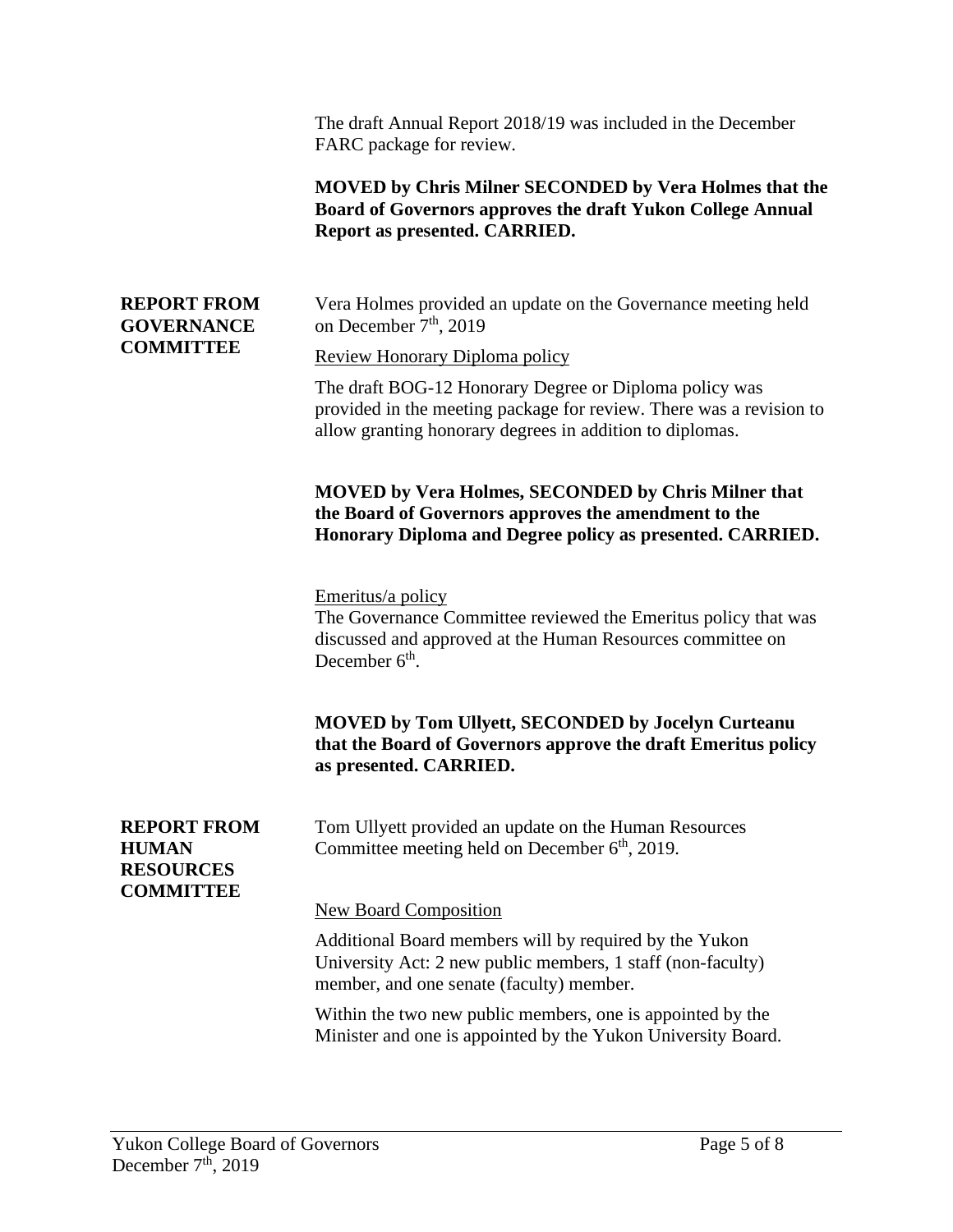|                                                                               | The Human Resources Committee will review the Board skills<br>matrix to identify gaps within Board membership. One gap<br>identified was financial expertise.                                                                 |
|-------------------------------------------------------------------------------|-------------------------------------------------------------------------------------------------------------------------------------------------------------------------------------------------------------------------------|
|                                                                               | Action: President will prepare a work plan for board<br>membership recruitment for February meeting.                                                                                                                          |
|                                                                               | <b>Board training plan</b>                                                                                                                                                                                                    |
|                                                                               | Board members will receive further training on different<br>competency subjects:                                                                                                                                              |
|                                                                               | $\triangleright$ Finance training to Board members<br>$\triangleright$ YukonU Legislation training                                                                                                                            |
| <b>EARTH SCIENCES,</b><br><b>STAGE 2</b><br><b>PROGRAM</b><br><b>PROPOSAL</b> | The Earth Sciences Associate Degree, program proposal - Stage 2<br>document was provided in the meeting package for review.                                                                                                   |
|                                                                               | Vice-President Academic provided further information and<br>answered Board questions regarding the program proposal.                                                                                                          |
|                                                                               | <b>MOVED by Ernie Prokopchuk, SECONDED by Eric Jun</b><br>Hyeok Kim that the Board of Governors approves the Earth<br>Sciences Diploma program Stage 2 Proposal as presented and<br>recommended by Academic Council. CARRIED. |
| <b>CCC</b> appointments                                                       | As per the College Act, proposed Community Campus Committee<br>members are required to be officially appointed by the Board of<br>Governors. The following names were recommended for approval by<br>the Board.               |
|                                                                               | Carcross CCC: Katee Brims, Kate Cecco, Susannah Beckett,<br>Charlotte Hadden, Felishia Johnson, and Cindy Underhill                                                                                                           |
|                                                                               | Carmacks CCC: Ray Lefrenier, Tara Wheeler, and Nicholle<br>Ingalls                                                                                                                                                            |
|                                                                               | Dawson City CCC: Natalia Blanchard<br>٠                                                                                                                                                                                       |
|                                                                               | Faro CCC: Jackie Fisher, and Josh Wilcox                                                                                                                                                                                      |
|                                                                               | Haines Junction CCC: Susan Smith                                                                                                                                                                                              |
|                                                                               | Mayo CCC: Nancy Hager                                                                                                                                                                                                         |
|                                                                               | Old Crow CCC: Ryan Hewgill, and Cheryl Charlie                                                                                                                                                                                |
|                                                                               | Ross River CCC: Dave Petersen, Christin Sather, and Dylan<br>Loblaw                                                                                                                                                           |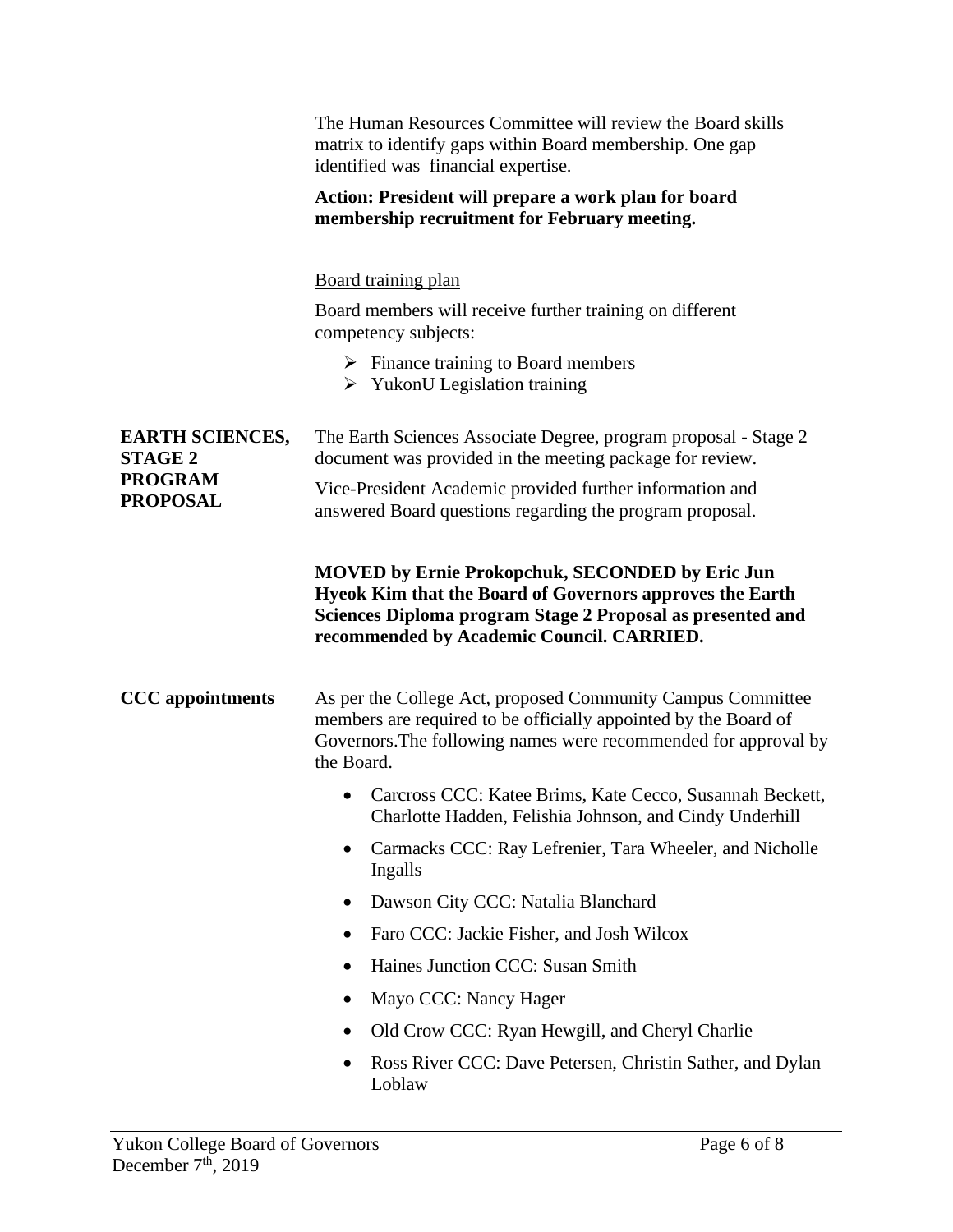|                                                                               | Watson Lake CCC: Irene van Neuwkerk                                                                                                                                                                                                                                                                         |
|-------------------------------------------------------------------------------|-------------------------------------------------------------------------------------------------------------------------------------------------------------------------------------------------------------------------------------------------------------------------------------------------------------|
|                                                                               | <b>MOVED by Carol Geddes, SECONDED by Jocelyn Curteanu that</b><br>the Board of Governors appoints the proposed members to the<br>respective Community Campus Committees (Carcross, Carmacks,<br>Dawson City, Faro, Haines Junction, Mayo, Old Crow, Ross River,<br>and Watson Lake) as presented. CARRIED. |
| <b>YukonU</b> Legislation                                                     | Director of Governance and Strategic Initiatives joined the Board to<br>provide further information on the Yukon University Act that has<br>just been passed by Yukon Government in November 2019.                                                                                                          |
| <b>SPI</b> update                                                             | The Institutional Research and Planning officer joined the meeting<br>to present on the 2018/19 Strategic Performance Indicators.                                                                                                                                                                           |
| Review agenda for<br><b>Campus Committee</b><br>Chairs (CCC) joint<br>meeting | The Board of Governors reviewed the agenda for the afternoon joint<br>meeting with the Community Campus Committee Chairs.                                                                                                                                                                                   |
| <b>IN CAMERA</b><br><b>SESSION</b>                                            | <b>Food Innovation Centre</b>                                                                                                                                                                                                                                                                               |
|                                                                               | Yukon College has been recently awarded \$1.2 M for stage 1 of<br>development of a Food Innovation Centre.                                                                                                                                                                                                  |
|                                                                               | Canyon City Construction has been chosen as the landlord as it<br>owns the most affordable and appropriate space in town to house the<br>Centre.                                                                                                                                                            |
|                                                                               | <b>MOVED by Tom Ullyett, SECONDED by Carol Geddes that</b><br>the Board of Governors approve the \$615,000 sole source<br>allocation to Canyon City Construction for the Food Innovation<br><b>Centre. CARRIED.</b>                                                                                         |
|                                                                               | <b>MOVED by Eric Jun Hyeok Kim, SECONDED by Vera Holmes</b><br>to commence in camera session at 11:59am. CARRIED.                                                                                                                                                                                           |
|                                                                               | <b>MOVED by Tom Ullyett, SECONDED by Jocelyn Curteanu to</b><br>close in camera session at 12:00pm. CARRIED.                                                                                                                                                                                                |
|                                                                               | <b>Action Item:</b><br>Executive Director of CNIM to provide regular updates to the Board<br>of Governors on the Food Innovation Centre.                                                                                                                                                                    |